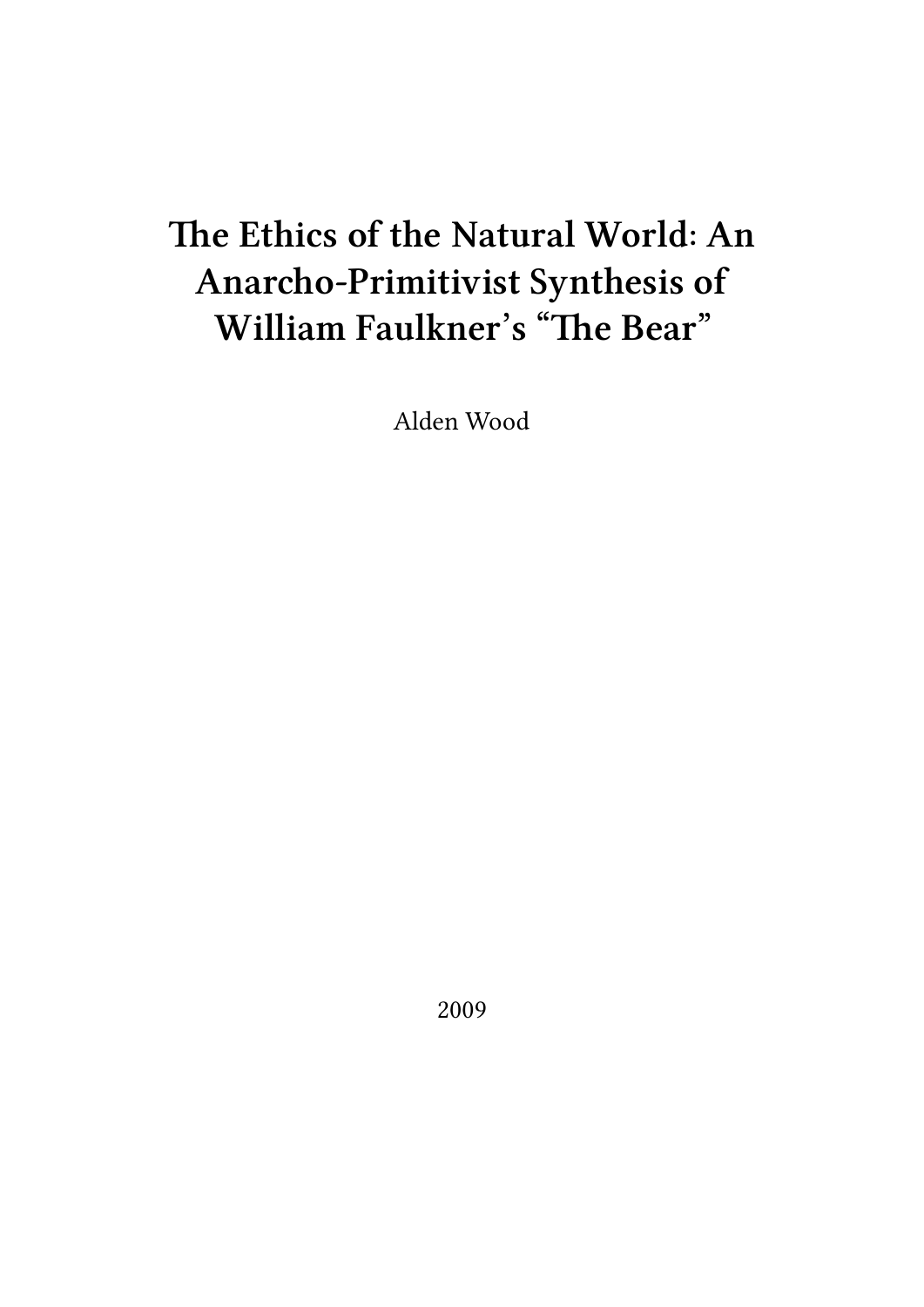## **Contents**

|--|--|--|--|--|--|--|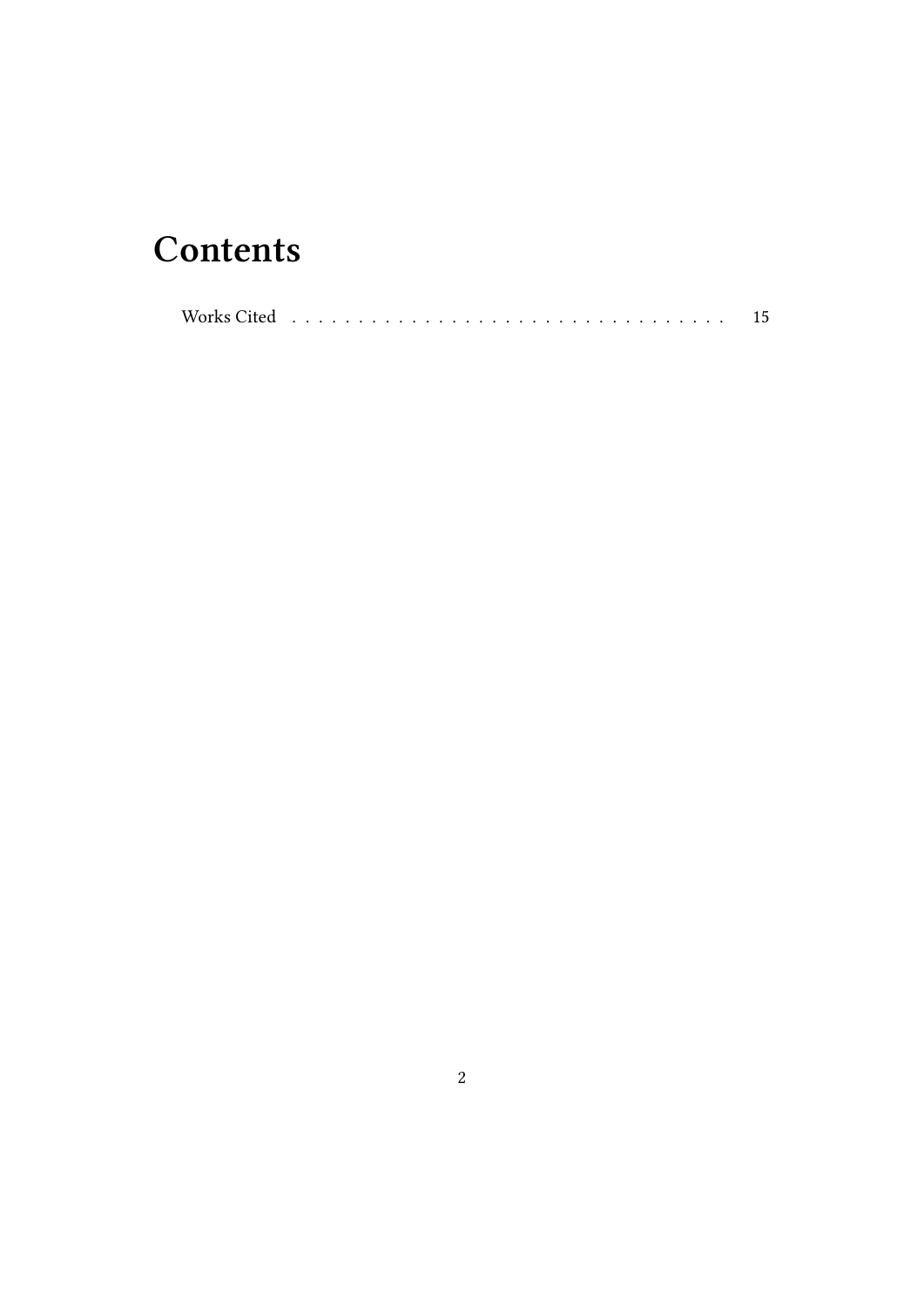While it may be argued that the metaphysical naturalism presented in William Faulkner's short story "The Bear," is ultimately rooted in a regressive, idealized state of existence that is essentially incompatible with the story's temporal and socio-historical context — it nonetheless remains a viscerally pertinent critique of humanity's move forward into modernity and the social injustices and inequities which civilization, in all of its manifestations, is ostensibly founded upon. Thus, in "The Bear" the repudiation of civilization becomes synonymous with the renunciation of oppressive social constructs, and the natural rhythm of the wilderness provides the necessary context for humanity to rectify its evils. While from a socio-political perspective, many classical and contemporary radical ideologies share similarities with the implicit and explicit critical perspectives that become evident throughout the evolution of "The Bear," none encapsulates the emotional evocativeness of Faulkner's story more than anarcho-primitivism.

As in Faulkner's story where, "one detects a relation of his ideas to those philosophers of the past whose concepts were dependent upon a belief in natural law and natural rights, a belief especially popular in the late eighteenth and early nineteenth centuries" (Breaden 273); so too does the socio-political philosophy of anarcho-primitivism finds its synthesis in two classically romantic, libertarian strains of thought that emerged during the same historical timeframe. Anarchism in its traditional sense is a subvariant of libertarian-socialism, as it is inherently nonhierarchical and egalitarian; and it is an ideology, "that refuses to accept an authoritarian ruling government. It holds that *individuals* should organize themselves in any way they wish in order to fulfill their needs and ideals" (Angeles 11). Primitivism is an aesthetic that grew out of the Enlightenment, which places value in the organic simplicity found in nature and the inherent freedom, mysticism, primal passion, and wisdom attributed to the natural world. As an amalgamation of these two modalities of thought, anarcho-primitivism is a contemporary socio-political theory that places civilization at the center of its critique, arguing that through its conduits, humanity is inherently oppressed as the individual has become distanced from its natural origins and existentially isolated from itself. Of the many multifaceted arguments that anarcho-primitivism levels at civilization the main lines of reasoning usually contain critiques of the destruction of nature; the creation of and the further dependence on technology; linear temporality and its power to create finite history; humanity's increasing inability to "commune" with nature; and the logical fallacy in viewing humans as being independent from the natural schema. It is precisely these criticisms of civilization that are given aesthetic voice in Faulkner's story, and throughout the development of the plot an earnest call for "civilized" humanity to engage in self-reflection issues forth.

Within "The Bear," the most fundamental relation of "civilized" humanity to nature is the exploitation and subsequent destruction of wild areas. This monodi-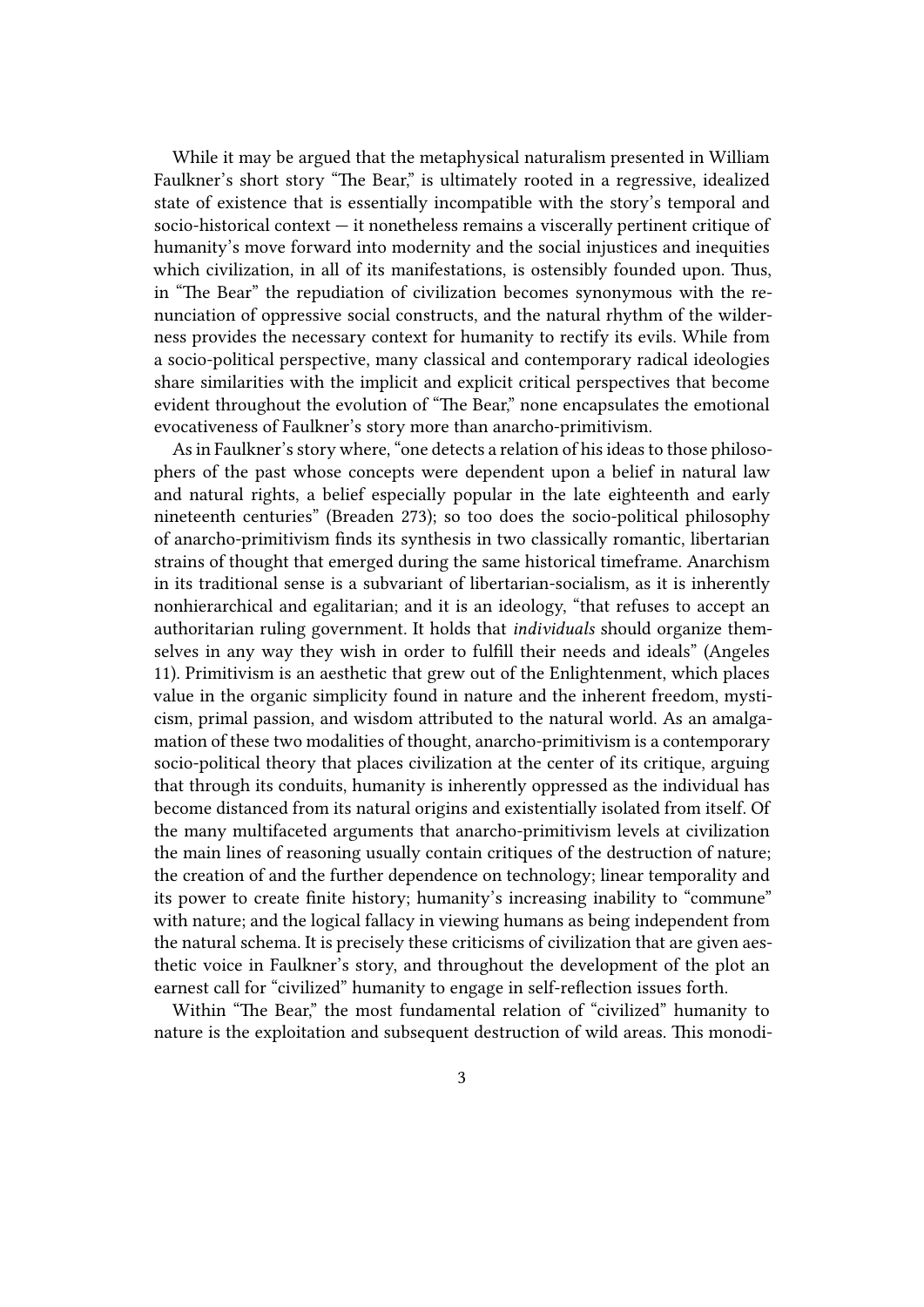rectional relationship achieves primacy in Faulkner's work on a multitude of levels, yet the most prominent occur as the initial hunt and the sale of the woods to the lumber company. The purpose of the esoteric hunt in which the characters of "The Bear" engage in is drastically different from the hunts in which pre-agrarian indigenous peoples engaged in, and this difference must be highlighted in depth as it underscores the oppositional views of the wild's purpose to "civilized" and "primitive" peoples. For the hunting party of Walter Ewell, Major de Spain, General Compson, and McCaslin Edmonds, the hunt is an unconscious assertion of humanity's dominance over nature. For these men nature is purely utilitarian, it is relegated to the realm of form, and it essentially becomes comodified and translated into financial value through the sale of the land for lumber at the end of "The Bear." The whole artifice of the hunt adopts an air of unreality for these men, as nature becomes something ostensibly outside themselves that they quite literally have to *travel into* only on holiday. The hunt is not an act of veneration, but rather, "it is a duel enacted within a solid set of conventions and rules, faultlessly observed on both sides" (Lewis 308). In this sense the hunting party in "The Bear" is engaging in a spectacle that has been self-defined and possesses temporal boundaries, physical rules, and appropriate conduct; thus the hunt for these men is marginalized to the point of it being nothing more than a, "yearly pageant-rite" (Faulkner 186).

In contrast to the majority of the hunting party, the hunt takes on very different implications for Isaac McCaslin and Sam Fathers. From the hunt's onset, the wild is something which envelopes the being of Isaac in a quasi-mystical sense as he enters into the woods as, "the wilderness closed behind his entrance as it had opened momentarily to accept him, opening before his advancement as it closed behind his progress" (Faulkner 187). The relationship that Isaac develops with nature is one of reciprocity, as Isaac learns that he is just as much apart of the natural order of things as Old Ben is. The hunt then, for Isaac, becomes an allegorical representation of a journey into the origin of life itself. This mutual understanding Isaac develops with nature comes through his almost spiritual connection to an organic, collective unconscious not just with humanity but also with *all* nature; and this becomes evident from the narrative's beginning when it seems to Isaac, "that at the age of ten he was witnessing his own birth. It was not even strange to him. He experienced it all before, and not merely in dreams" (Faulkner 187). What sets Isaac apart from the rest of the landed, plantation-owning, aristocracy and gentry is his ability to convene on a very personal level with the natural world — and this is something that Sam Fathers, who becomes his initiate into the anarcho-primitivist world, realizes from the beginning.

If the continuum of natural insight is manifested along a spectrum, then it may be argued that Old Ben and Sam Fathers are merely two different aspects of the in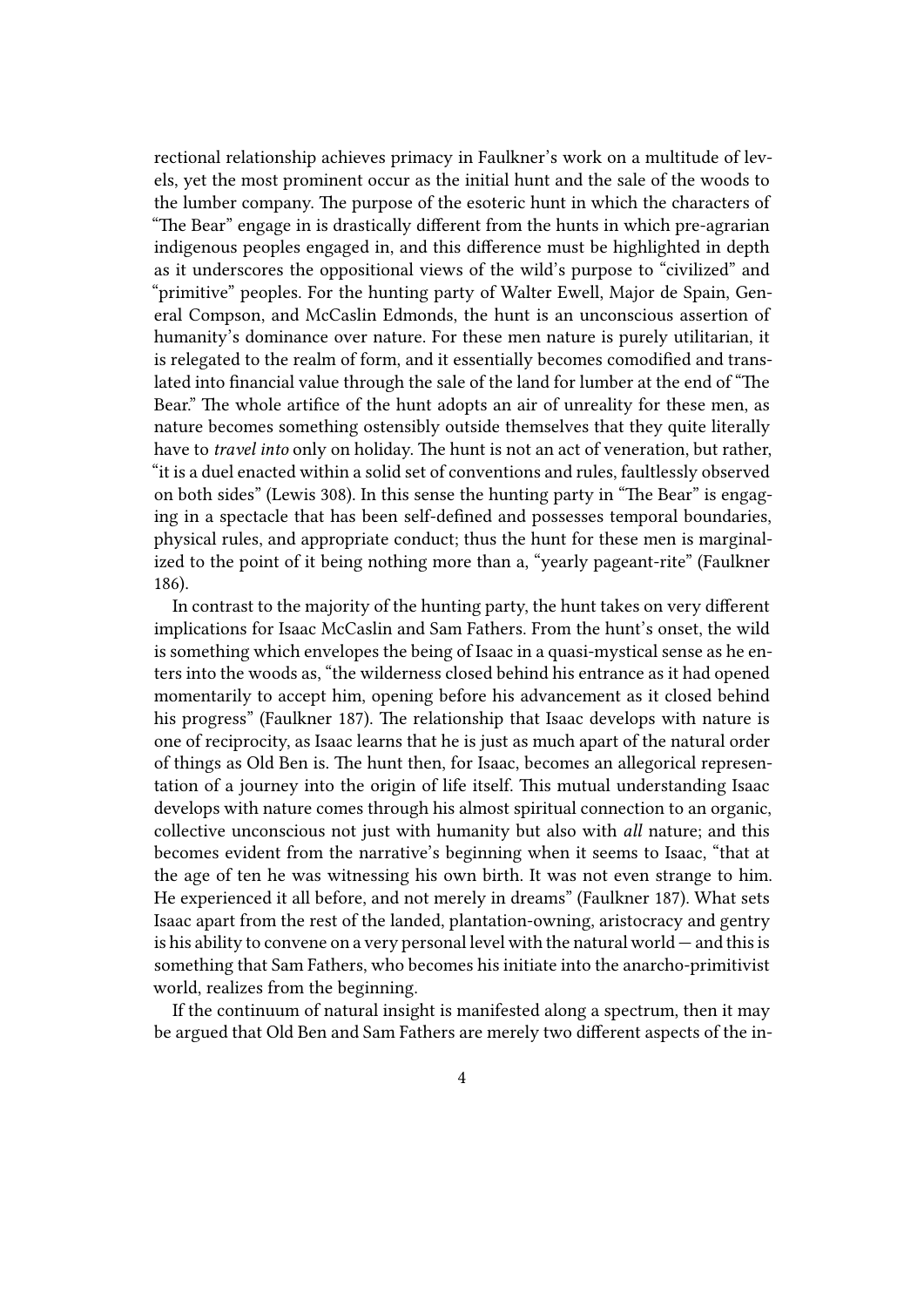herent knowledge and regality of nature. Old Ben represents the infallible wisdom of non-human nature, while Sam Fathers represents the same in its human incarnation. Thus, Isaac becomes a novitiate into the worship of that which is wild, pure, and sanctified. Old Ben and Sam Fathers are ultimately the same character, as they both evoke within Isaac a respect, deference, and filial love for nature. Freedom becomes tantamount to Isaac's own understanding of self, and it is through the lessons he derives from nature that he learns that, "Old Ben is the wilderness, the mystery of man's nature and origins beneath the forms of civilization, and man's proper relationship with the wilderness teaches him liberty, courage, pride, and humility" (Stonesifier 219). Thus the hunt for Isaac is actually a medium for education in the veracity of nature as, "if Sam Fathers had been his mentor and the backyard rabbits and squirrels his kindergarten, then the wilderness the old bear ran was his college and the old male bear itself, so long unwifed and childless as to have become its own ungendered progenitor, was his alma mater" (Faulkner 201– 202). It is also important here to notice the parallels between Sam Fathers and Old Ben. Just as Old Ben is "unwifed and childless" so too is Sam Fathers without kin. Old Ben lives an intensely solitary life in the wilderness, just a Sam Fathers does not abode with the rest of the hunting party at Major de Spain's hunting cabin instead the son of a Chickasaw chief and a black slave lives in isolation in his own small cabin at the edge of the woods. Yet in their relative seclusion both Old Ben and Sam Fathers are actually more connected to the truth of living, than the men who either out of fear or convenience live in their cabins, towns, and cities. While it may seem on the surface that both Sam Fathers and Old Ben live the lonely life of ascetic renunciates, it is precisely through this renunciation that both characters fully actualize their inherent freedom.

It is this essence of freedom that Isaac discovers on his trips deep into the wilderness, as Isaac's hunting evolves into the act of discovering the synthesis between an individual's self-identity and the immutable truth of the interconnected oneness of nature. The successive hunts portrayed in Faulkner's story depict the crossingover from one realm of existence into another, and it is through this allegorical journey that Isaac McCaslin births a self-identity that exists in a state free from the tainted constructs of civilization, technology, and time. Throughout the course of the hunting narrative:

"It would seem there are two worlds: the primitive world of the old free fathers — the first world — the wilderness and the animals of the wilderness and the men who live by and in and through the wilderness; and the civilized world of contemporary man who has insulated himself against the primitive world by interposing houses, societies, and material values between himself and the land, earth, nature. Ike is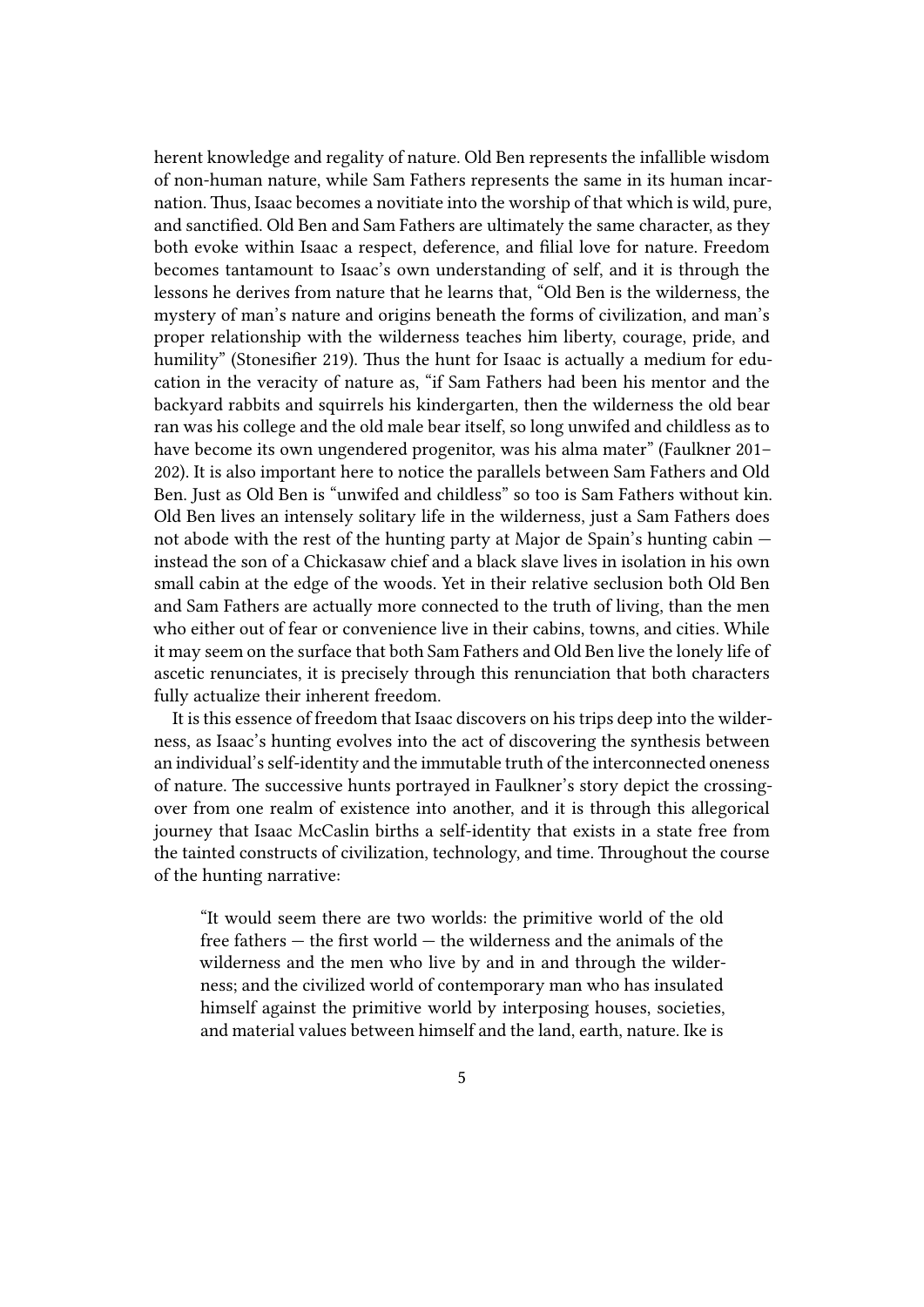born into this latter world but soon learns the existence of the primitive world. Through the ritual of the hunt, he is initiated into the primitive world, prefers it, and decides that although he cannot completely escape the civilized world, he will repudiate its values and live in terms of primitive values." (Campbell 280)

Thus Isaac's metaphysical passage from the "civilized" world to the "primitive" world is one which is not idealized and romanticized for he acknowledges that a reversion to a "primitive" existence is impossible given the social context in which he lives. Isaac's adoption of "primitive" values happen gradually, as he slowly acquires skills and knowledge from Sam Fathers and from the wilderness itself as, "he was teaching himself to be better than a fair woodsman without even knowing he was doing it" (Faulkner 196). This idea of learning without being conscious of doing so is repeated throughout "The Bear" and it ultimately underscores the relationship of natural wisdom to an unconscious understanding that all of humanity possess.

Yet through the course of the story, it becomes clear that only those who are willing to strip themselves of their ego and engage with nature from a position of humility can tap into this collective unconscious. With the exception of Isaac and Sam Fathers, the rest of the hunting party does not posses the necessary humility to encounter the *essence* of the natural world. In a sense the humility required to connect with the "primitive" world is an act of courage, as it challenges the aspiring novitiate to confront themselves without the dependence on self-constructed barriers such as identity, class position, experience, and ownership. Old Ben, as being representative of the collective unconscious of the natural world, waits in the shadows of the woods unseen to those who are not yet worthy to behold the consecrated ethos of the "wild." Most of the hunters in Faulkner's narrative delude themselves into thinking that they are the ones doing the tracking, watching, waiting, and hunting  $-$  yet the reality is contrary to that logic, as the hunters themselves enter the realm of the wild *they* are consequently being observed and judged by nature itself. Isaac experiences this reversal in hunting roles as, "he said humbly, not even amazed: 'It was me he [Old Ben] was watching. I don't reckon he did need to come but once" (Faulkner 193). The natural world, its physical embodiment as Old Ben, and its human medium Sam Fathers, are testing Isaac to see if he can indeed conceptualize his very existence on its interdependency with the natural world. It is those who cannot view their existence as relational and dependent on the organic world around them that are ultimately cursed to a life in which the liberty inherent to the natural world is obfuscated. It is through seeing how the natural world is structured and how it operates according to its own innate con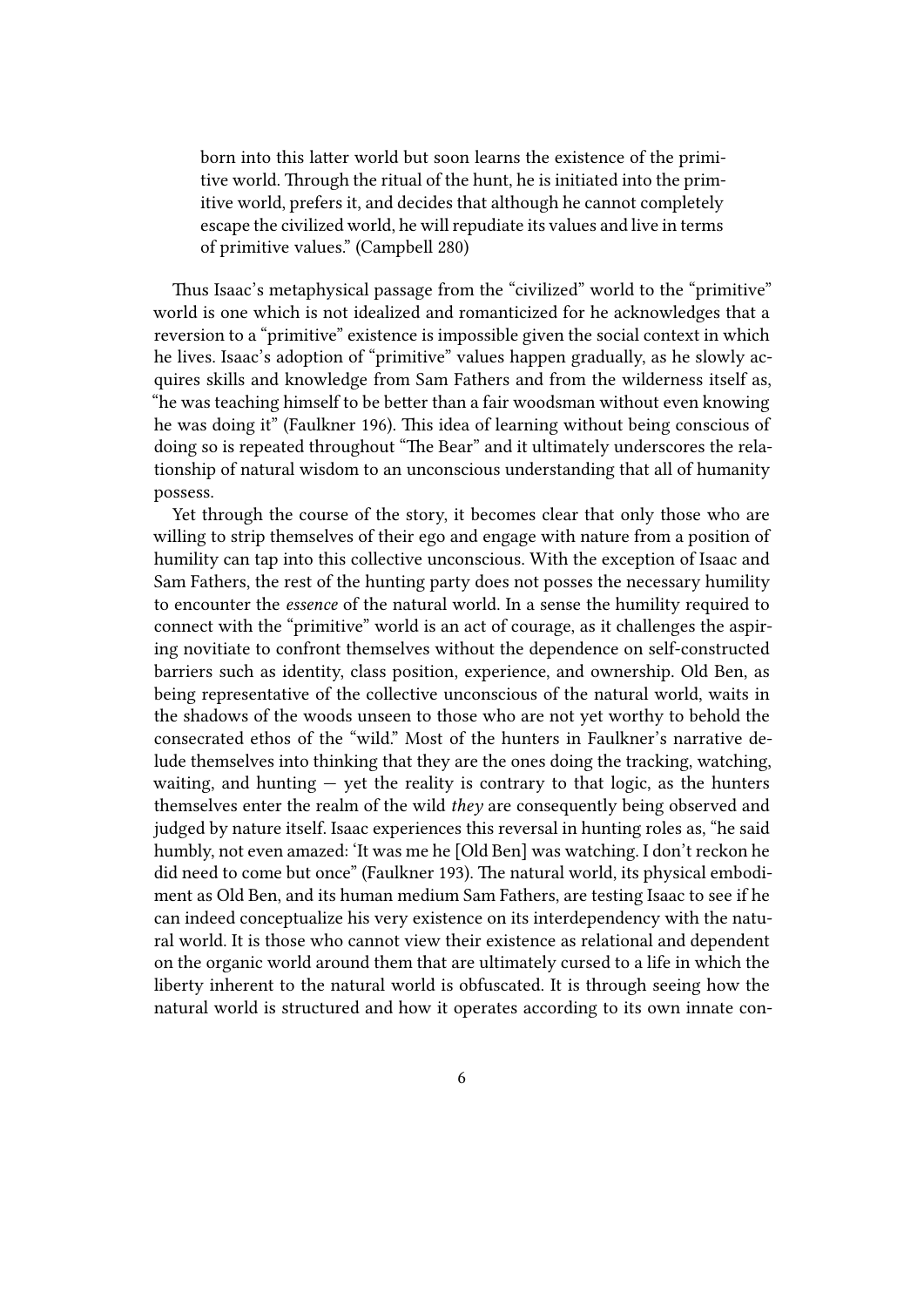ventions, that Isaac understands that the human world has removed itself from nature and has moved from a place of egalitarianism to one of cyclical oppression.

According to the narrative of "The Bear" as well as the philosophical undercurrents of anarcho-primitivism, one of the main contributing factors to humanity's inextricable link to oppression is the epistemological notion surrounding the theory of property and ownership. According to anarcho-primitivist theorist, John Zerzan, the anthropological move from hunter-gatherer based societies to ones based on agriculture, "ended a vast period of human existence largely characterized by freedom from work, non-exploitation of nature, considerable gender autonomy and equality, and the absence of organized violence. It takes more from the earth than it puts back and is the foundation of private property" (Zerzan 197). Faulkner's story explicitly deals with the question of land ownership, and through is furthest explication by Isaac is follows that the slavery present in the American South is directly correlated to the type of intellectual justification that supports land ownership; in fact Isaac goes as far as to assert that the ownership of human beings is the *inevitable* outcome of justifying the ownership of land. While it may be contended that this line of reasoning is a slippery slope fallacy, the lengths to which Isaac attempts to elucidate his point in the fourth section of "The Bear" prove to have their foundations on sound argumentation.

Ownership is essentially an economic construct designed both to protect and increase one's fiscal interests, and land is ostensibly the means of producing the accrual of wealth. This notion is universal, as it becomes evident in Faulkner's narrative that, "land is the basis of Southern life and economy, and upon it the legend of the South has been painfully and gloriously constructed" (Breaden 273). Major de Spain, McCaslin Edmonds, General Compson, and even Isaac McCaslin are land proprietors, and if one follows the unfortunate logic of the southern gentry's justification for slavery one sees that because the title of ownership of land is recognized as possessing absolute validity, a labor force becomes necessary. Yet just as the land inherently belongs to no individual, the horrific fallacy of the ownership of human beings is made incontrovertible by the law of men. This logic concedes that, "those who claim they can sell the land, those who claim they can own the land, are cursed; for to own the land upon which a man must labor is to own the man himself, and man cannot own man, for this, too, is a violation of the natural law" (Breaden 278). It is at this point of departure that there evolves in Faulkner's work, "a philosophy or a concept of land, its ownership and its fundamental character that is brilliant and humanitarian in its vastness of scope and its depth of understanding" (Breaden 273). Isaac's position on the ownership of land seems to echo that of the anarchist philosopher Pierre-Joseph Proudhon that all "property is theft" in the sense that land and the goods which are garnered from it are to be held communally, and it is only when the greed of humanity creates certain arbi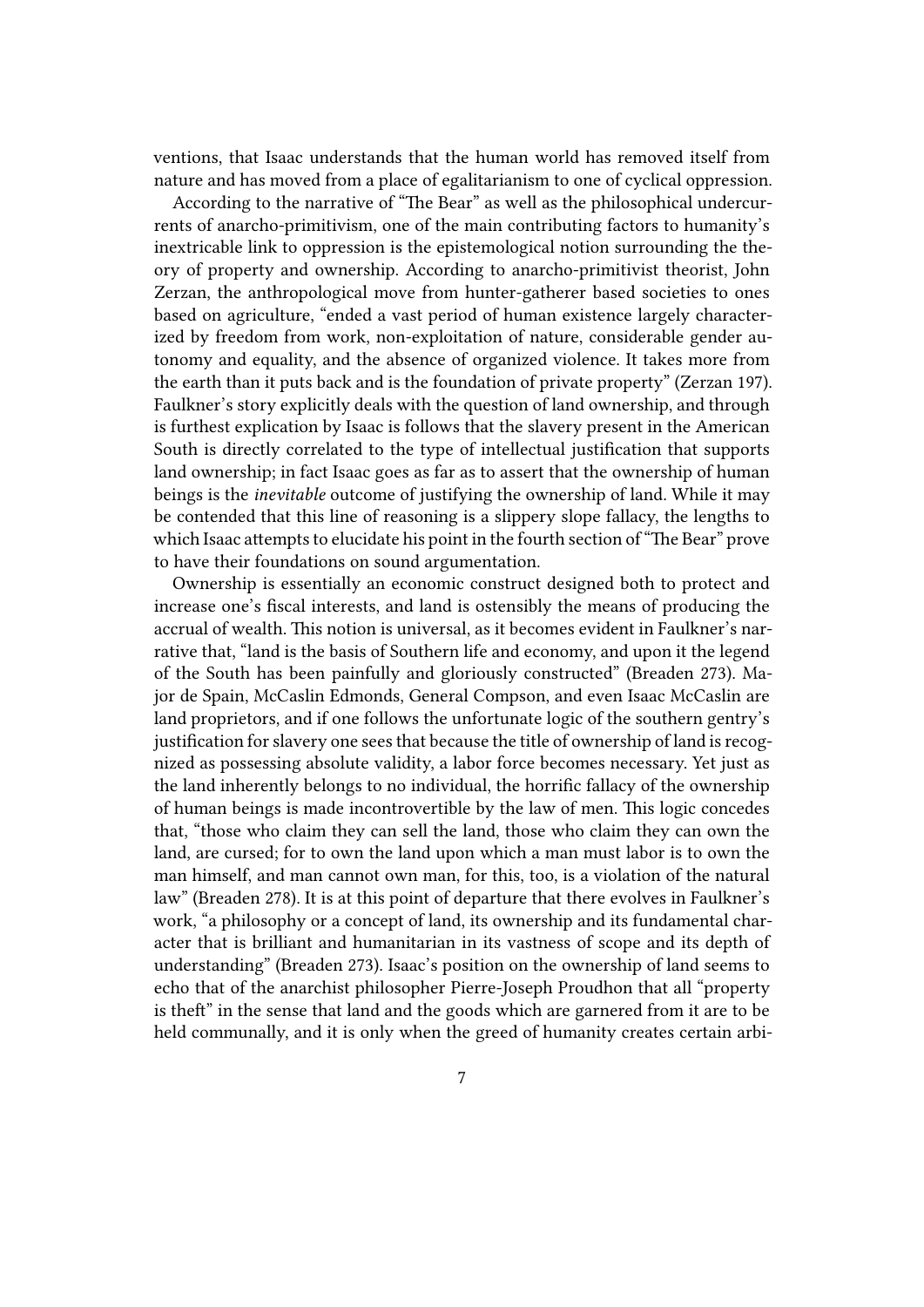trary claims to possession, validated by its own self-created laws, does inequality arise.

Faulkner, through the fictional voice of Isaac McCaslin reasons that the American South faces its inevitable downfall because the notion of property ownership pervades the whole ethos of Southern existence, and in doing so it in effect becomes a curse that cripples the American South economically, socially, and spiritually. Thus when Isaac is trying to justify his renunciation of the McCaslin land title to his elder cousin he says of the land that, "I cant repudiate it. It was never mine to repudiate. It was never Father's and Uncle Buddy's to bequeath to me to repudiate because it was never Grandfather's to bequeath them to bequeath me to repudiate because it was never old Ikkemotubbe's to sell to Grandfather for bequeathment and repudiation" (Faulkner 246). Central to Faulkner's conception of "the land" is the fact that it only "belongs" to the collective, and not just the collective of humanity, but even more expansive it belongs to the communality of nature as a whole.

For Faulkner, this naturalized, anarchic, view of a communal society has its roots in the divine as Isaac asserts that God, "made the earth first […] not to hold for himself and his descendants inviolable title forever, generation after generation, to the oblongs and squares of the earth, but to hold the earth mutual and intact in the communal anonymity of brotherhood, and all the fee He asked was pity and humility and sufferance and endurance and the sweat of his face for bread" (Faulkner 246). Faulkner's land is bountiful and provides sustenance to those who exist on it, yet when humanity attempts to commodify the land it metaphorically ceases to exist; nature becomes separate from humanity's interaction with it and ultimately it becomes a degraded insularity. Faulkner does not spare any particular group of people, and he goes on to accuse all of humanity not just white society for perpetuating the myth of land ownership. This becomes evident when Isaac seems to contend that when humanity audaciously challenges the divine right of nature it seals its own fate of oppression, just as on, "the instant when Ikkemotubbe discovered, realised, that he could sell it [the land] for money, on that instant it ceased ever to have been his forever, father to father to father, and the man who bought it bought nothing" (Faulkner 246). Viewed in this light, Isaac's renunciation of the land to which he is entitled is a concerted effort to move his existence, which due to the circumstances of his inheritance is foundationally contingent upon a fallacy, to a more metaphysical existence rooted in the substantive essence of the natural world; it as shift from existence in "nothing" to existence in "everything."

It is because of Isaac's adolescent experiences in the primitive world of Old Ben, that he gains the clarity to later view the "civilized" life of the plantation aristocracy as being founded on "nothing." Yet this "nothing" firmly establishes very real consequences, as Faulkner contends that one of the most heinous stains on Ameri-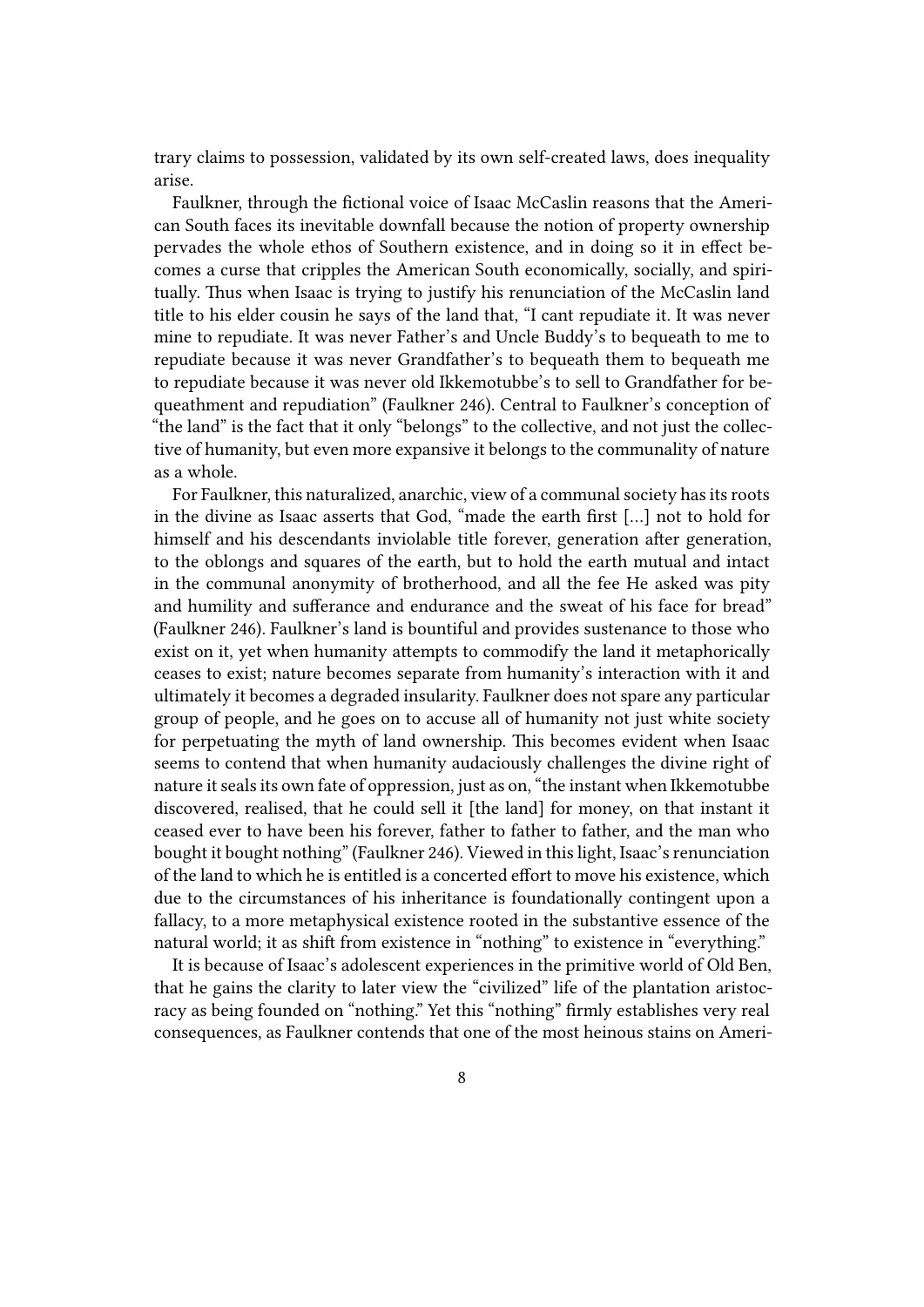can history, that of slavery, arises from the sense of entitlement that the ownership of the land translated into the ownership of human beings. It is the construct of, "land titles, which give to man what Faulkner calls the 'legal fiction' of ownership, [that] are pictured as drenched in blood, not, necessarily, the blood of war, but the blood of those whose rights they deprive, whose labor they confiscated for the benefit of a few who 'own'" (Breaden 276). The curse of slavery is dependent on this bleeding of humanity's natural rights, and it is ostensibly this curse that Isaac wishes to repudiate.

The McCaslin plantation ledger which Isaac stumbles upon in part four of "The Bear" is a physical record of the curse of the American South, personally relevant to Isaac's own family history. The ledger embodies a regressive temporality in which, events of slavery, human commodification, sexual exploitation, and incest exist in a static history, which Isaac absorbs and feels he must atone for through his renunciation of the land. Because of the lessons Isaac learns during the first three sections of "The Bear" he is able to recontextualize his position in a familial lineage in which the subjugation of human beings is crucial to the accrual of material wealth. He ostensibly sees his existence as merely the result of the white man's curse which was birthed in the old world of Europe, and "brought into the new land which He [God] has vouchsafed them out of pity and sufferance, on condition of pity and humility and sufferance and endurance, from that old world's corrupt and worthless twilight as though in the sailfuls of the old world's tainted wind which drove the ships" (Faulkner 248). This tainted wind carries into the birth of America, and even "the new world with its promise of a new beginning serves only to confirm the old error. Out of it, however, there slowly emerges the reverse pattern of redemption. The actual enslavement of man by man marks the final horrifying destruction of the moral order" (Vickery 325). Isaac even argues that the very justification for the perverse mentality of European-American society's claim to posses divine right to ascension and superiority  $-$  The Bible  $-$  was essentially flawed and does not reflect the ultimate truth present in the natural world because, "these men who transcribed His Book for Him were sometimes liars […] because they were human men" (Faulkner 249). Isaac continuously challenges the notion of law derived from human constructs, and while he understands that he cannot revert to a time before the establishment of societal conventions, the great undertaking of his life becomes that in which he tries to synthesize an existence in society with the values and ethics present in the "primitive" world.

Central to Isaac's discovery of the values and ethics of the "primitive" world is his absolute emersion in nature, which he ultimately submits himself to during the time he hunts. Yet herein, lies the paradox, the time which Isaac spends in the realm of Old Ben, is not temporally bound to the same constrictions that humanity's linear chronology is. The conception of time in Faulkner's story is non-linear both on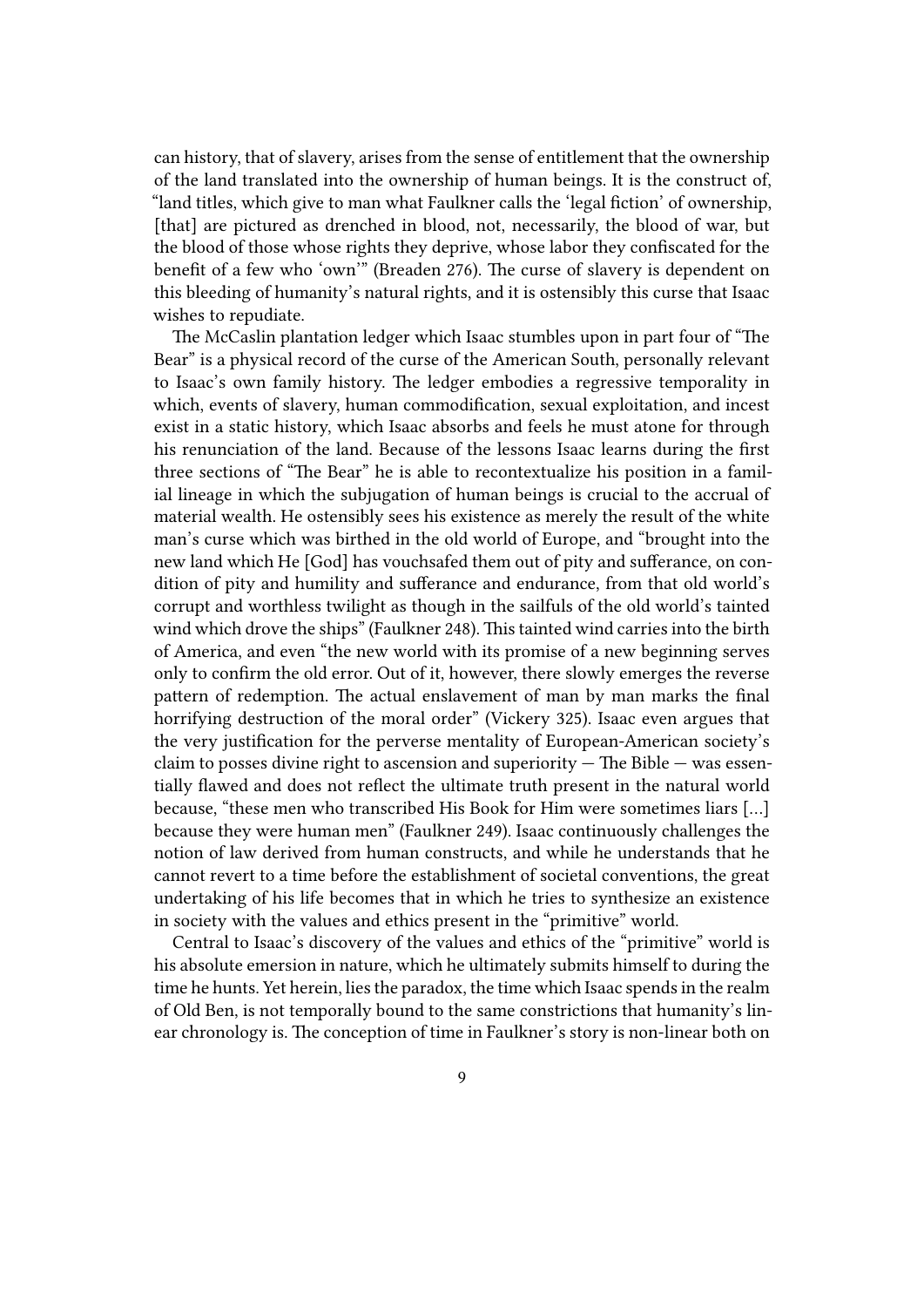structural and ontological levels. Structurally speaking, Faulkner crafts a narrative in which non-linear time is linked to Isaac as it follows him at age ten in part one; around the age of thirteen in part two; age sixteen in part three; age twenty-one to around age thirty-five in part four; and then ending in part five when Isaac is around the age of seventeen; all from the narrative's fictitious present. Ontologically speaking, the "primitive" world which contains Sam Fathers, Old Ben, and Isaac McCaslin is one which is free from the "civilized" conception of time. From a classically western perspective, the notion of non-linear time seems illogical and impossible to comprehend  $-$  yet, it should be noted that the linear progression of events that happen in time are what define the past, present, and future. Thus linear time presents argumentative credence for the establishment of a definitive *history*. It follows, that if existence can be depicted in a non-linear temporality, then that existence is essentially *ahistorical*.

The scenes of "The Bear" in which Isaac is completely enveloped by the natural world, represent an existence that is independent of the past or future, ostensibly ahistorical, and complete in its simultaneity. Although it is true that the narrative's events are depicted in a linear fashion and, "we are aware of strong currents carrying us forward and backward in 'The Bear,' we must also acknowledge the corollary impression that time is motionless, and everything is occurring simultaneously" (Lewis 312). Of all of the characters in "The Bear" it is Old Ben who most thoroughly embodies the immortality of the natural world as he is, "not even a mortal beast but an anachronism indomitable and invincible out of an old dead time, a phantom, epitome and apotheosis of the old wild life" (Faulkner 185). It is this anachronistic quality that underscores the "primitive" world in Faulkner's story, and it is essentially an implicit rejection of the "civilized" notion of linear existence. The anarcho-primitivist critique of linear time implies that time is essentially subject to objectification, and when the future becomes dependent on the past for its definition then temporality moves, "from time, into history, through progress, and so to the murderous idolatry of the future, which now kills species, languages, cultures, and possibly the entire natural world" (Zerzan 15). It is precisely this "progression" that creates the fallacy of an authoritative objectivity to existence, and this is what Isaac repudiates.

Isaac comes to terms with the subjective nature of time and its correlation to experience, and thus he no longer needs the security of land ownership that his wife attempts to possess through the commodification of her sexuality in section four of "The Bear." As she lies naked on the bed in their rented room, paid by a carpenter's salary, she essentially attempts to elicit in Isaac an urge to possess and, effectively, own her body. This commodification of gender is merely another parallel to the curse befallen civilization; as one group of people are subject to another solely on the grounds of race, so too is Isaac's wife captive to the notion of gender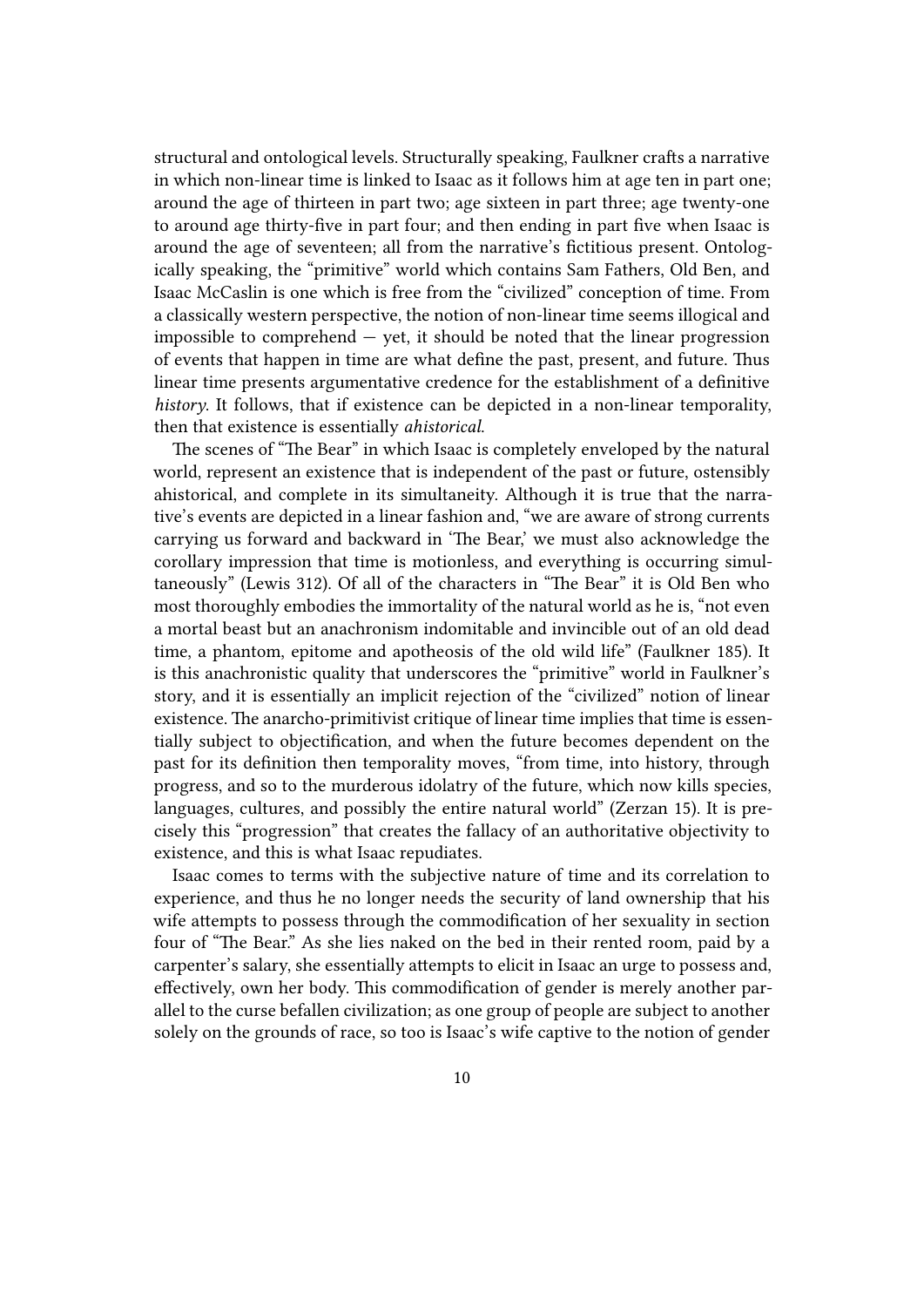inequity. As she fails in her elicitation (for Isaac's intentions and commitment to the purity of the natural world remain unblemished) Isaac internally muses that, "she is lost. She was born lost. We are all born lost" (Faulkner 300). In these concise lines, Faulkner evokes what turns out to be a central theme in his work — humanity is lost, and yet even more tragic is the fact that humanity cannot comprehend its own separation from the natural world.

Paradoxically, it is precisely through becoming lost and acknowledging the separation between humanity and the natural world that Isaac reconnects with that from which he has been deprived. This reconnection is allegorically depicted by Isaac's first physical encounter with Old Ben. The initial encounter between Isaac and Old Ben resounds with mystical undertones, for as he embarks on the hunt that specific day, Sam Fathers, the embodiment of natural wisdom in human form, seems to prophetically know what it will take for Isaac to hold counsel with Old Ben. When faced with his socialized dependency on the technology of civilization and the unadulterated purity of submitting entirely to nature, Isaac is told by Sam Fathers, "You will have to choose" (Faulkner 198). Thus, reminiscent of many pre-Western, indigenous people's rites of pubescent passage, Isaac embarks alone into the dense woods. He leaves behind his gun, "by his own will and relinquishment he had accepted not a gambit, not a choice, but a condition in which not only the bear's heretofore inviolable anonymity but all the ancient rules and balances of hunter and hunted had been abrogated" (Faulkner 198). Yet after he surrenders his weapon, he realizes that in order to be truly humble enough reconnect with the natural world, he must intentionally lose himself in its midst. Thus Isaac, "stood for a moment  $-$  a child, alien and lost in the green and soaring gloom of the markless wilderness. Then he relinquished completely to it. It was the watch and the compass. He was still tainted" (Faulkner 199). It is of importance to note that the inherent and "ancient rules and balances" set for by the "primitive" world require the novitiate to shed the last trappings associated with civilization  $-$  its own technology. The gun is a technological means to assert dominance and command subjugation all while providing a false sense of security; the gun as a tool is much like the ideological impetus of "civilized" society to control and subordinate. The watch is an explicit representation of civilization's dependence on linear time and its insistence on progress. The compass too, is an explicit representation of space and civilization's incessant need to quantify, traverse, and control the physical world. Thus Isaac must shed his security and eradicate his preconceived notion of time and space, before he can truly commune with nature in the form of Old Ben.

As Isaac truly loses himself, both physically and esoterically, his reunification with humanity's origins in the "primitive" world can finally become complete. As Isaac stands lost and bare, he witnesses the grandiosity of nature in its full force: "Then he saw the bear. It did not emerge, appear: it was just there, immobile, fixed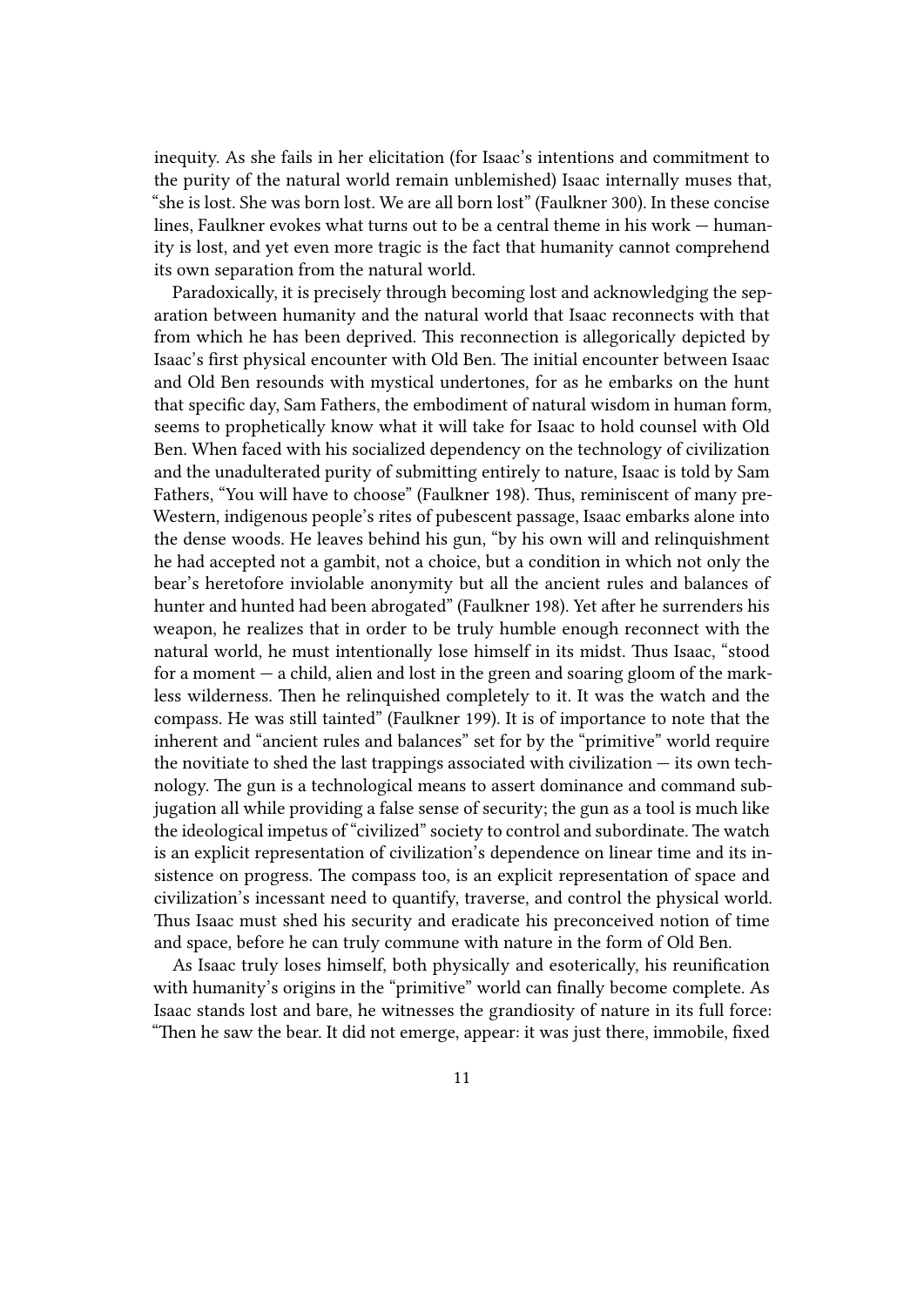in the green and windless noon's hot dappling, not as big as he had dreamed it but as big as he had expected, bigger, dimensionless against the dappled obscurity, looking at him" (Faulkner 200). Old Ben reveals himself to Isaac not in the conventional sense of a revelation, for Faulkner beautifully depicts Old Ben and the natural world he represents as being all-encompassing, neither here nor there, eternal; and it becomes as if Isaac merely has his obscured vision illuminated. This veritable enlightenment underscores the heart of the anarcho-primitivist argument: the natural world is not something external to an independent humanity; rather it is a dependent humanity that is a mere part of the inextricably, interconnected oneness of nature.

The notion of the natural world being extrinsic to the functioning of humanity forms the basis for society's ills, and it is this veritable curse that takes a position of prominence in the philosophical quality of Faulkner's story. Nature is transformed by the "civilized" world into something that can be owned, sold, tamed, controlled, and ultimately destroyed. The hunting party actually *does* yearn to destroy Old Ben as an unconscious assertion of "civilized" power; as "they are under a compulsion to carry out their annual ritual at the time of 'the year's death,' to strive to conquer the Nature God whose very presence challenges them and raises doubts as to their power" (Lyndenberg 67). Of the party, it is only Sam Fathers and later, Isaac, who understand what Old Ben represents as, "to him [Isaac], they were going not to hunt bear and deer but to keep yearly rendezvous with the bear which they did not even intend to kill" (Faulkner 186).

It is of significance to note that Old Ben, is ultimately killed by Lion and Boon, for both of these characters exist in a liminal world where the "primitive" and the "civilized" become amalgamated. They are on the natural spectrum, yet whereas Old Ben and Sam Fathers represent nature's inherent wisdom and nobility, Lion and Boon represent the primal, animalistic, irrational side of nature. Lion turns out to be Old Ben's complimentary character, as he becomes the only dog that can run Old Ben and bring him to bay, as Isaac says of him, "We don't want him tame. We want him like he is […] He's the dog that's going to stop Old Ben and hold him. We've already named him. His name is Lion" (Faulkner 210). As Lion is a foil to Old Ben's character it becomes essential that, "he must never be rendered a civilized dog. For Sam knows that it would be most inappropriate and downright wrong to have Old Ben, the 'God' of primitivism, run to ground by a civilized 'lap dog'" (Bell 183). In a similar vein, Boon is depicted with primal qualities, as he is "the violent, insensitive, hard-faced man with his touch of remote Indian blood and the mind almost of a child" (Faulkner 211). Thus it becomes fitting that when the mystic, divine side of nature fuses with the animalistic, irrational side — they both die, for in the final stand of Old Ben both the bear and Lion eventually perish.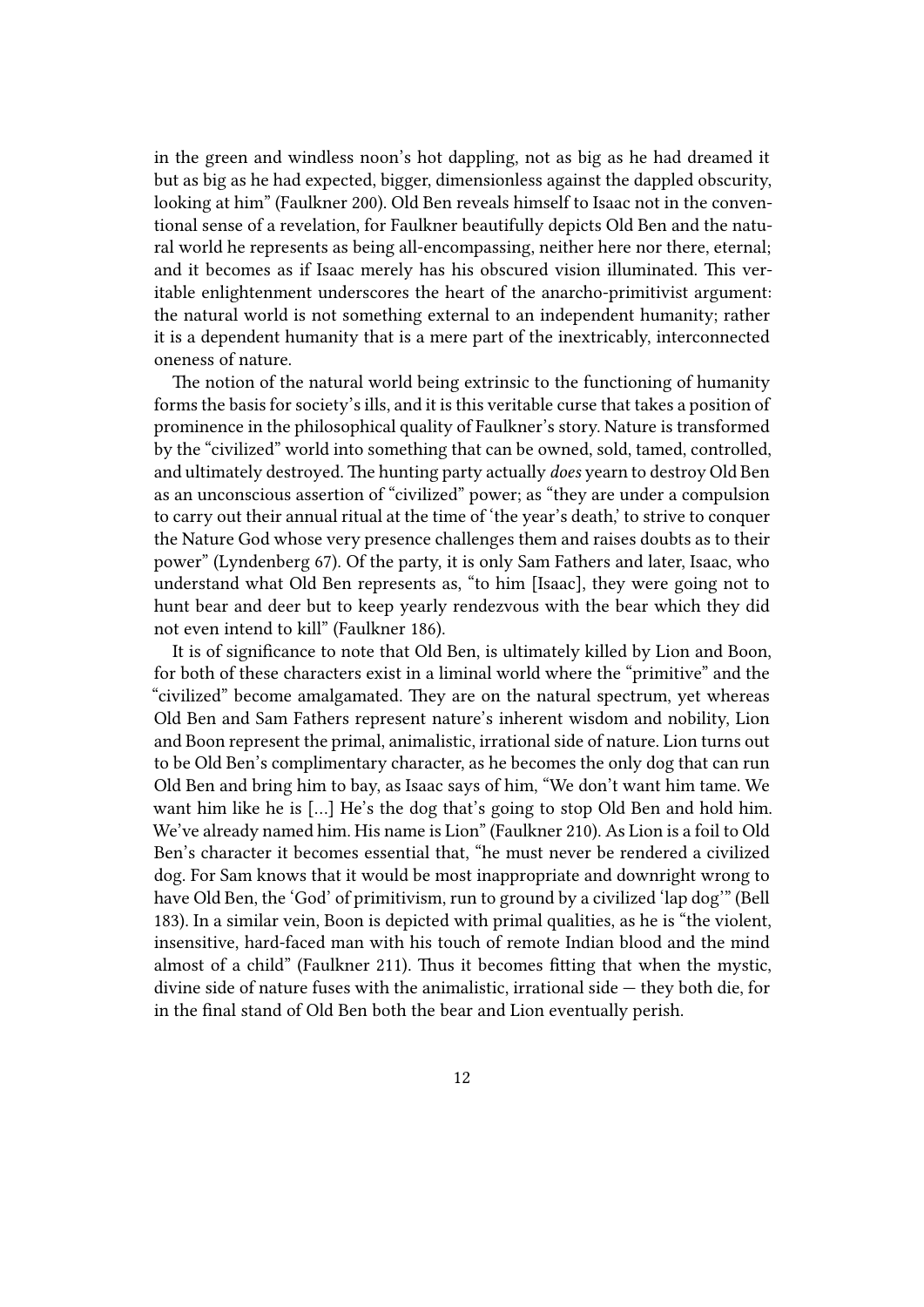Boon attacks Old Ben, not from a place of rational logic, but out of a reactionary impulsivity when he sees the dog that he has come to love being torn apart by the bear. Thus Boon's killing of Old Ben becomes primal, not with the impersonal guns of civilization, but the close proximity that a knife necessitates. Boon flings, "himself astride the bear as he had hurled himself onto the mule, his legs locked around the bear's belly, his left arm under the bear's throat where Lion clung, and the glint of the knife as it rose and fell. It fell just once" (Faulkner 230–231). The killing of Old Ben becomes a hypersexualized union between both aspects of nature, it is representative of the final cohesion between anima and animus, and at the end of the ordeal it leaves all four representatives of the natural world's binary opposition clinging to life: Old Ben dies immediately, Lion dies the next day, Sam Fathers is face down in the mud and dies in three days, and Boon is badly injured. The irony in this scene is that no character who fully embodies the "civilized" world takes part in this killing, yet it is precisely these characters that set the chain of events leading to this penultimate moment into motion. It becomes spectatorial for Major de Spain, General Compson, McCaslin Edmonds, and the group of sharecroppers and swampers who have literally come to be spectators as they say, "We figgered we'd come up and watch, if you don't mind. We wont do no shooting, lessen he runs over us" (Faulkner 213). Thus the final scene of Old Ben is one in which nature is pitted against nature, as Old Ben faces Lion, yet controlling the impetus of the whole ordeal is the "civilized" world who remains at a physical and metaphysical place of detachment. It is a metaphorical representation of the "civilized" world forcing nature to its will and as a consequence the natural world dies, yet tragically the "civilized" world is still not cognizant of their own interdependence with the natural world they seek to control.

Immediately after the subjugation of the natural world in the form of Old Ben and Lion's climatic scene, the extrapolation of the "civilized" world's ownership of the natural world transfers to the ownership of human beings as subconsciously Sam Fathers says to Major de Spain during their trip back to camp, "'Let me out, master […] Let me go home" (Faulkner 234). Although Sam Fathers is not technically a slave, the ethos of oppression still looms in his past, and the collective past of the American South. Sam Fathers is the human wisdom present in the natural world, and his plea to be let out by his master is essentially his final wish to free himself from the subjugation of the "civilized" world and die, ultimately returning to the earth of his origins. While the "civilized" world in the guise of the doctor assures the characters that Sam Fathers is fine, only Isaac has the acuity and connection to the natural world to know that Sam Fathers is about to die. He stays on, and much like the religious death rites of many indigenous peoples transference occurs. In Sam Fathers' death, the mantel is passed and Isaac becomes representative of the humanity within the natural world, binding his fate to natural ethics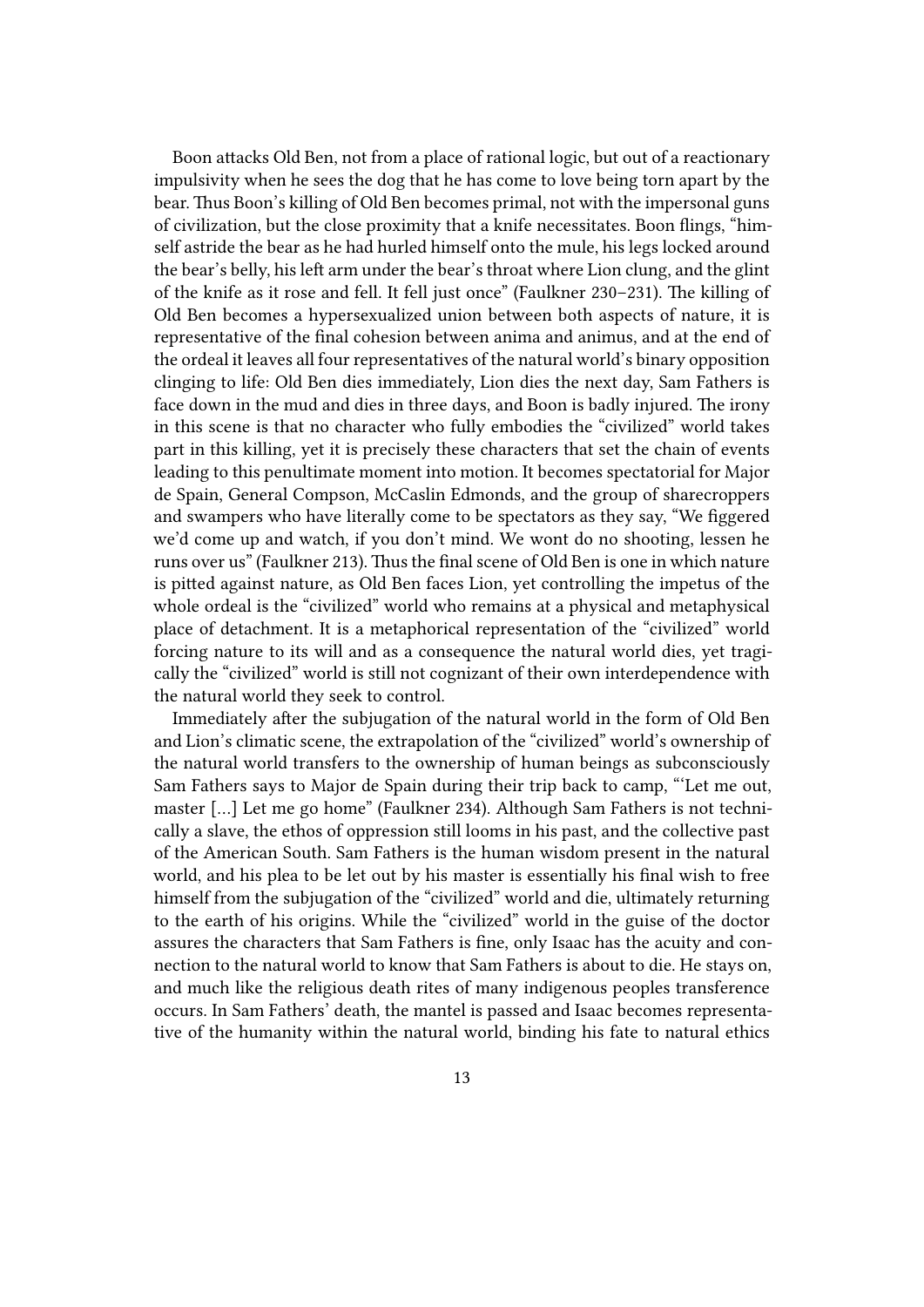and values — as he proclaims, "Sam Fathers set me free" (Faulkner 286). Through the course of the narrative it becomes evident that, "the bear hunt furnishes the prologue to Isaac's attainment of spiritual maturity" (LaBudde 322); and central to this spiritual maturity is Isaac's notion of the natural inner truth: "That if truth is one thing to me and another thing to you, how will we choose which truth? You don't need to choose. The heart already knows" (Faulkner 249). Thus through the knowledge of the heart that Isaac gains in his adolescence from Old Ben, Sam Fathers, and the natural world, and carries with him into adulthood, there is no hesitation in his clarity of purpose as he finds it essential to atone for the sins of his family and his society through the renunciation of civilization's mores, norms, and laws.

Faulkner's critique of civilization gains it strength from the concession that the reversion back to a more "primitive" way of existence is an impossible ideal to achieve, thus the argument moves from the realm of it being a physical regression to the much more conceivable notion of a progression of morals. "The Bear" is not a story that suggests the oppressive conditions of civilization can be overcome through physical means, rather it is a narrative that suggests that humanity engage in a quasi-spiritual self-reflection and adopt the egalitarian communality of the natural world. It is in this sense that Faulkner's story displays anarcho-primitivist tendencies; as the hope for humanity does not arise out, "of some primitive past, some so-called 'Golden Age,' we cannot and do not want to re-implement its time or character; but we can, now, recover and cleave to its temper" (Zerzan 11). Faulkner's tale is ostensibly cautionary in tone as, "the hunt for the bear, if successful, will be tantamount to the destruction of the wilderness. The legends of the bear's immortality correspond, then, to the supposition prevalent in America until a little over a half-century ago that the green American continent was inexhaustible" (Altenbernd 573). It is the sense of entitlement that stems from the subjugation of the land, which through transference becomes transposed onto the notion of human slavery, greed, and ultimately modern day American capitalism. Thus for Faulkner, "the virtues of primitive society are envisioned as cures for modern ills, specifically for those of the South" (Taylor 291). It is the ownership of natural things, which ultimately belong to no individual, that create the climate of inequality that one witnesses in "The Bear"; and Faulkner's driving argument is one which is simple in its polemic — humanity is detached from the natural communality it once possessed, and it is only through the adoption of the ethics and morals of the divine, natural order of life that humanity can profoundly reconnect with itself.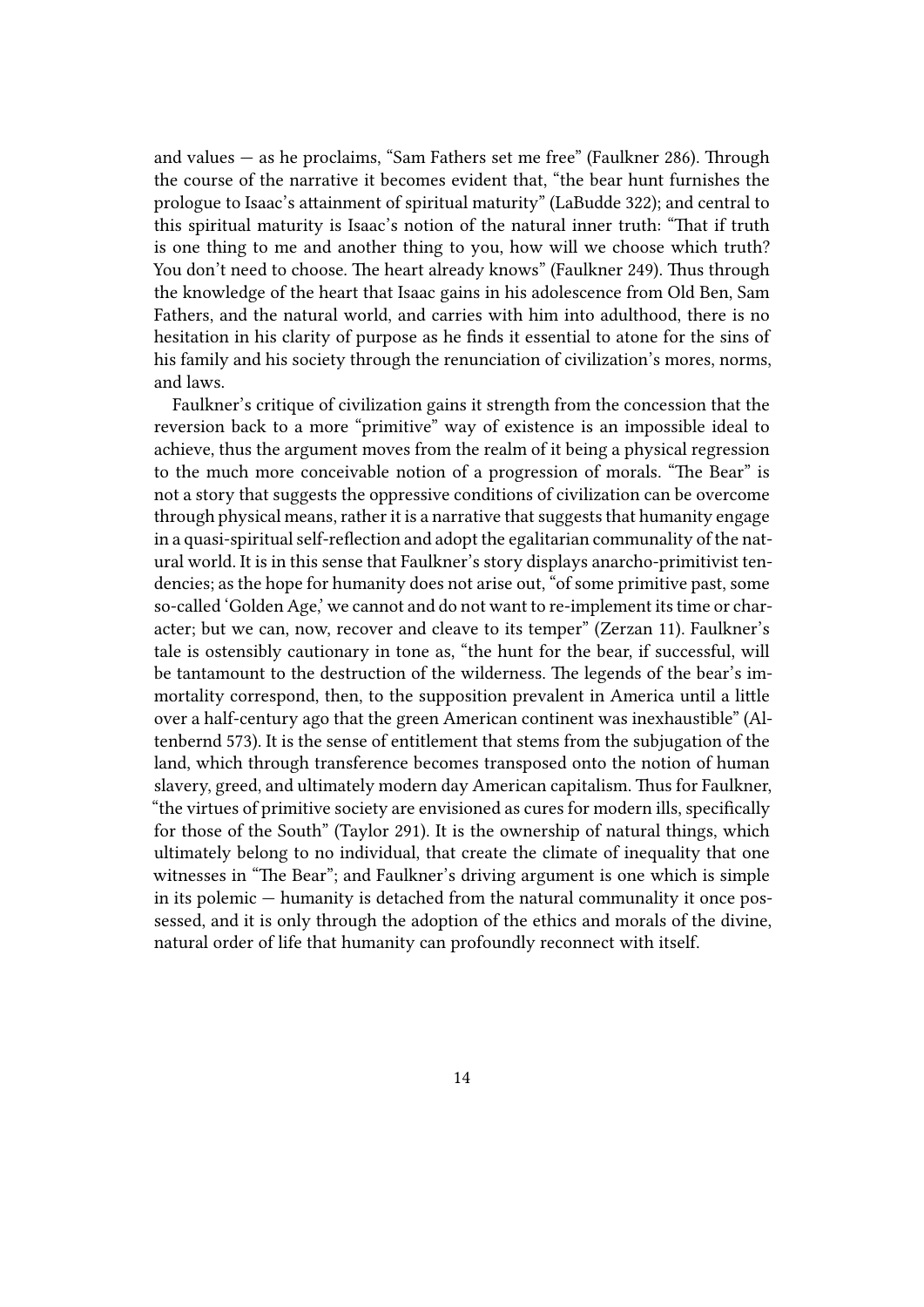## **Works Cited**

Altenbernd, Lynn. "A Suspended Moment: The Irony of History in William Faulkner's 'The Bear'." *Modern Language Notes* 75.7 (1960): 572–582.

Angeles, Peter. *The Harper Collins Dictionary of Philosophy*. New York: Harper Perennial, 1992.

Campbell, Harry. "Primitivism and *The Bear*." *Bear, Man, and God: Seven Approaches to William Faulkner's "The Bear*. Ed. Francis Lee Utley. New York: Random House, 1964. 279–280.

Bell, H.H. "A Footnote to Faulkner's 'The Bear'." *College English* 24.3 (1962): 179– 183.

Breaden, Dale. "William Faulkner and the Land." *Bear, Man, and God: Seven Approaches to William Faulkner's "The Bear"*. Ed. Francis Lee Utley. New York: Random House, 1964. 273–278.

Faulkner, William. *Go Down Moses*. New York: Vintage International, 1940. LaBudde, Kenneth. "Cultural Primitivism in William Faulkner's *The Bear*." *American Quarterly* 2.4 (1950): 322–328.

Lewis, R.W.B. "The Hero in the New World: William Faulkner's *The Bear*." *Bear, Man, and God: Seven Approaches to William Faulkner's "The Bear"*. Ed. Francis Lee Utley. New York: Random House, 1964. 306–322.

Lyndenberg, John. "Nature Myth in Faulkner's *The Bear*." *Bear, Man, and God: Seven Approaches to William Faulkner's "The Bear"*. Ed. Francis Lee Utley. New York: Random House, 1964. 280–289.

Stonesifier, Richard. "Faulkner's *The Bear*: A Note on Structure." *College English* 23.3 (1961): 219–223.

Taylor, Walter. "Let My People Go: The White Man's Heritage in *Go Down, Moses*." *Bear, Man, and God: Seven Approaches to William Faulkner's "The Bear"*. Ed. Francis Lee Utley. New York: Random House, 1964. 290–300.

Vickery, Olga. "God's Moral Order and the Problem of Ike's Redemption." *Bear, Man, and God: Seven Approaches to William Faulkner's "The Bear"*. Ed. Francis Lee Utley. New York: Random House, 1964. 323–326.

Zerzan, John. *Elements of Refusal*. Columbia: Columbia Alternative Library, 1999. Zerzan, John. *Running on Emptiness: The Pathology of Civilization*. Los Angeles:

Feral House Publishing, 2002.